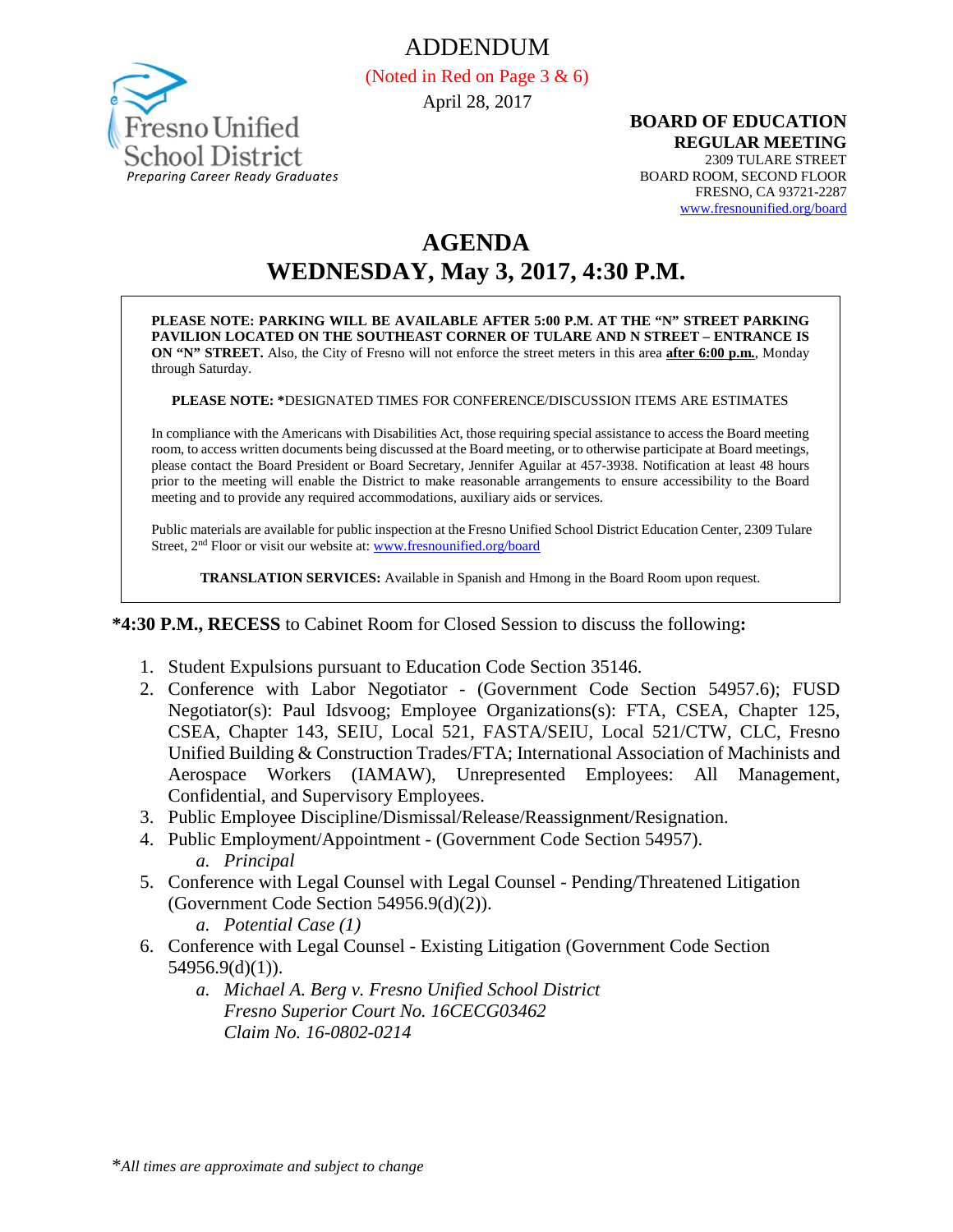#### **5:30 P.M., RECONVENE** and report action taken during Closed Session, if any.

#### **PLEDGE OF ALLEGIANCE**

Cecilia Borrows and William Morales, parents that have had a positive impact at Aynesworth Elementary will lead the flag salute.

#### **APPROVE Minutes**

Included in the Board binders are the draft minutes for the March 8, 2017 Regular Meeting, and March 20, 2017 Special Meeting. The Interim Superintendent recommends approval. Contact person: Robert G. Nelson, telephone 457-3884.

#### **RECOGNIZE Fresno Unified School District as the Recipient of the Award for Excellence in Financial Management from the Council of the Great City Schools**

The Council of the Great City Schools' (CGCS) established the Award for Excellence in Financial Management in 2008 to recognize Council member districts that support the highest standards in financial accountability and controls that are needed to safeguard and protect the financial integrity of the district. This year, Fresno Unified School District has been selected to receive the Award for Excellence in Financial Management, and is only the fifth district in nine years to receive this prestigious award. Contact person: David Chavez, telephone 457-3566.

#### **ADOPT Resolution Proclaiming May 10, 2017 as National School Nurse Day**

Included in the Board binders is a Proclamation declaring May 10, 2017 as National School Nurse Day. National School Nurse Day is a time to celebrate the nursing profession and the specialty of school nursing. The Board of Education of Fresno Unified officially declares May 10, 2017 as National School Nurse Day and recognizes the unique contributions of our school nurses to the health and well-being of our children. The Interim Superintendent recommends adoption. Contact person: David Chavez, telephone 457- 3566.

## **HEAR Reports from Student Board Representatives**

An opportunity is provided to hear comments/reports from Student Board Representatives from Sunnyside High School. Contact person: Kim Mecum, telephone 457-3731.

## **HEAR Report from Interim Superintendent**

ALL CONSENT AGENDA items are considered to be routine by the Board of Education and will be enacted by one motion. There will be no separate discussion of items unless a Board member or member of the community so requests, in which event, the item(s) will be considered following approval of the Consent Agenda.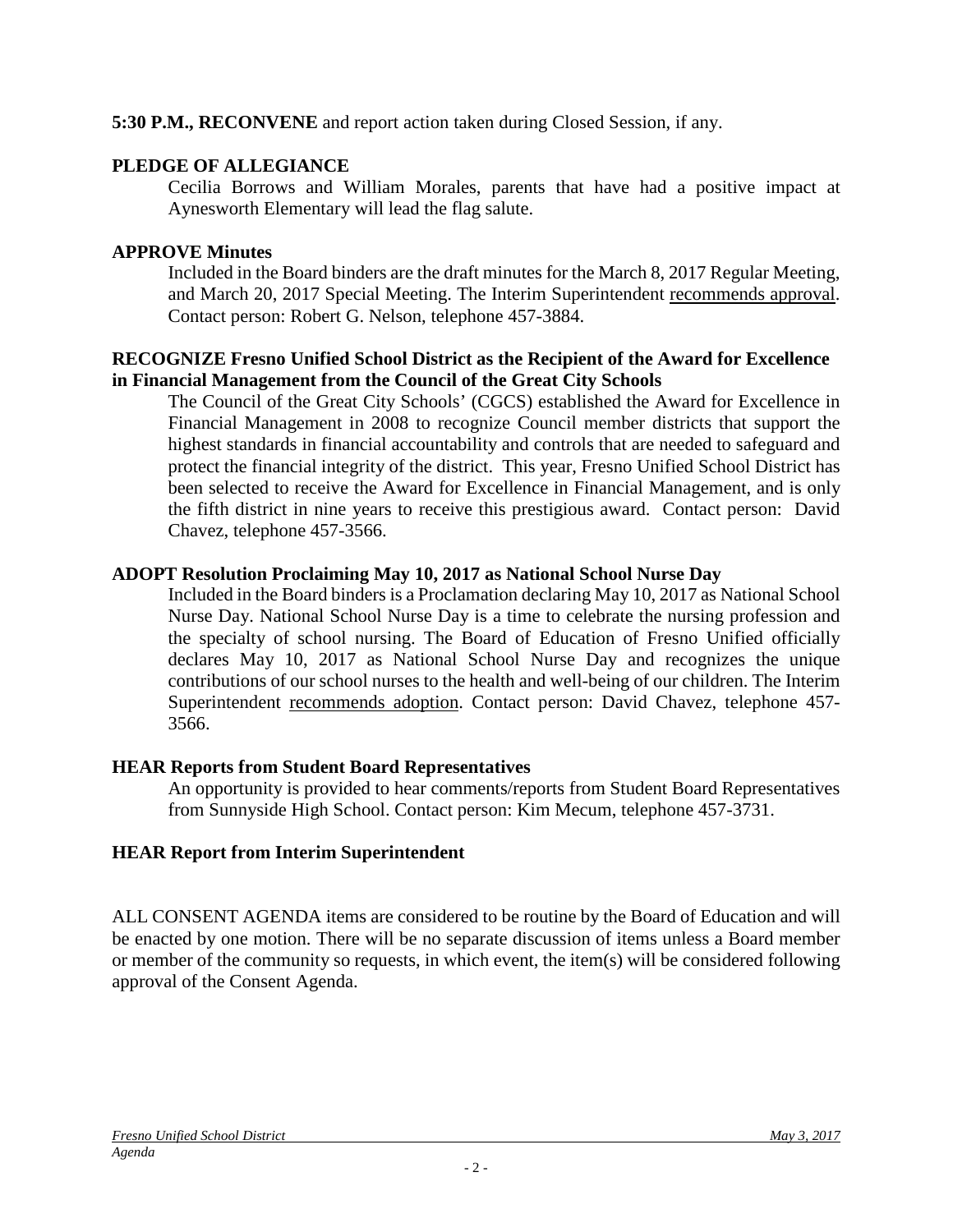## **A. CONSENT AGENDA**

### **A-1, APPROVE Personnel List**

Included in the Board binders is the Personnel List, Appendix A, as submitted. The Interim Superintendent recommends approval. Contact person: Paul Idsvoog, telephone 457-3548.

#### **A-2, ADOPT Findings of Fact and Recommendations of District Administrative Board**

The Board of Education received and considered the Findings of Fact and Recommendations of District Administrative Panels resulting from hearings on expulsion and readmittance cases conducted during the period since the April 19, 2017, Regular Board meeting. The Interim Superintendent recommends adoption. Contact person: Kim Mecum, telephone 457-3569.

**A-3, APPROVE Amendment No. 1 to Master Affiliation Agreement between Fresno**  Unified School District and Clinica Sierra Vista Regarding Term; and Approve **Resolution No. 16-19 to Exempt School Health and Wellness Centers from Division of State Architect (DSA) Approval**

Included in the Board binders and recommended for approval is Amendment No. 1 to the Master Affiliation Agreement with Clinica Sierra Vista for operation of health and wellness centers at district schools, to:

- 1. Extend the initial term of the agreement to  $\bullet$   $\bullet$   $\bullet$  (20) year term.
- 2. Include Gaston Middle School Health and Wellness Center in the agreement.

Also included in the Board binders and recommended for approval is Resolution No. 16-19 enacting an exemption that the DSA for health and wellness centers, pursuant to Education Code section  $\frac{1}{296}$ . By Board resolution, facilities on school grounds housing health care services can be exempted from DSA approval provided they have been approved by the local jurisdiction and meet licensing requirements for health centers. Such approvals will be obtained. The Interim Superintendent recommends approval. Fiscal impact: There is no fiscal impact to the district. Contact person: Karin Temple, telephone 457-3134.

#### **A-4, APPROVE Award of RFP E20003, Network Equipment for Internal Connections**

Included in the Board binders is information on Request for Proposal (RFP) E20003, to provide network equipment for the new Internet Firewall. Notifications were sent to fourteen (14) vendors, and the district received four (3) responses. RFP's were due February 3, 2017.

The evaluation committee scores resulted in a tie. In this case staff recommends award to the lowest priced, and best value respondent.

Dimension Data (Pleasanton, CA) \$965,150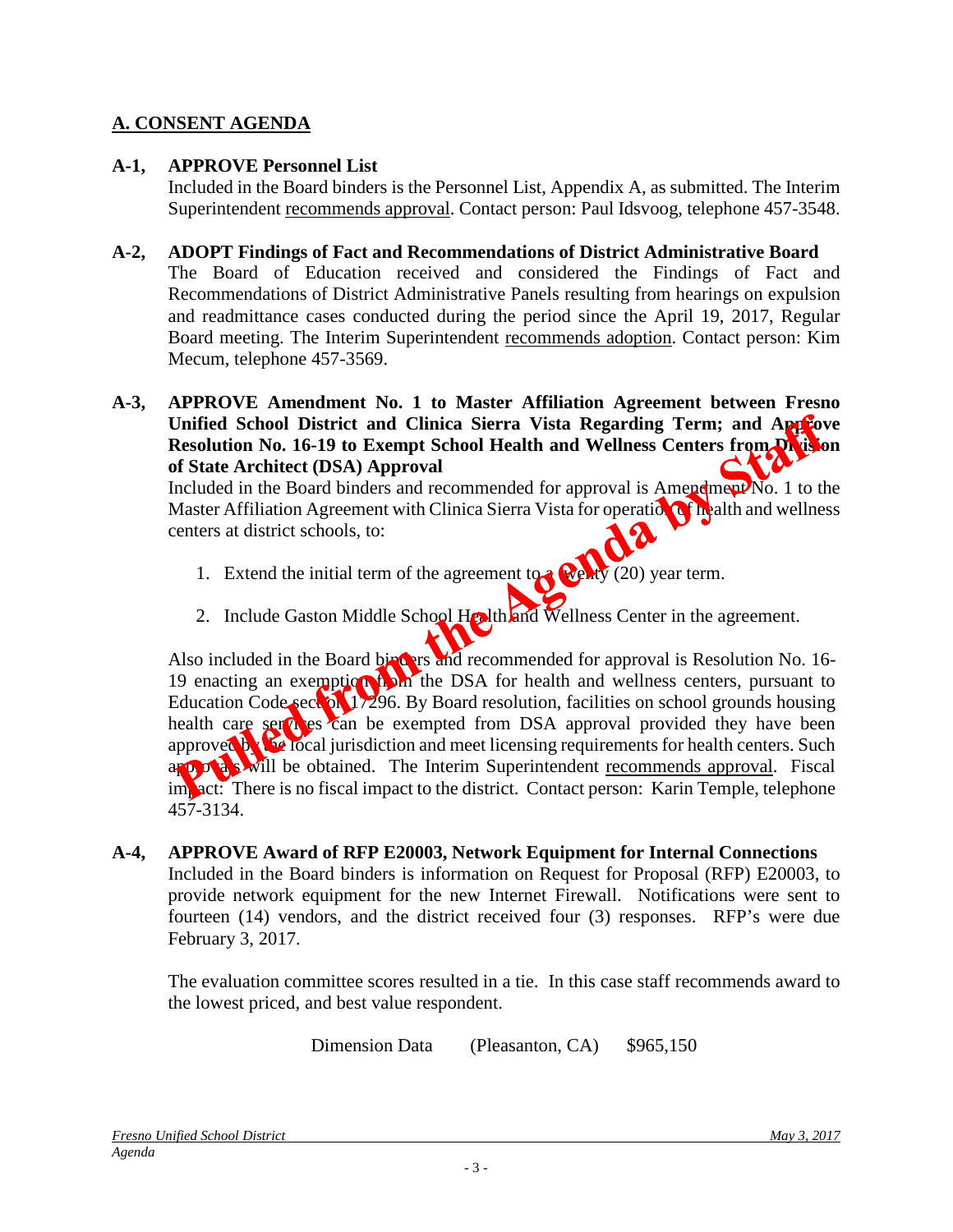## **A. CONSENT AGENDA** - *continued*

The Interim Superintendent recommends approval. Fiscal impact: Approximately 85% of the costs are paid for by the Federal E-Rate program and the remaining 15% of the costs are provided through Information Technology's budgeted funds. Estimated final costs are \$144,772. Contact person: Kurt Madden, telephone 457-3868.

### **A-5, APPROVE Use of Cal Save - Monterey Office of Education Piggyback Contract for Technology Goods and Services**

It is recommended that the Board approve the use of piggyback contract #527683, Cal Save - Monterey County Office of Education, for Technology Goods and Services through June 30, 2017. Purchases in 2016/17 are estimated at \$6,500,000. Piggybacking is authorized under Public Contract Code 20118 and is a best practice that takes advantage of competitive pricing from a contract formally bid by another school district or public agency. Approval does not commit the district to purchases or use of any specific contract. Purchases associated with piggyback contracts will be presented to the Board for ratification on a future purchase order report. The Interim Superintendent recommends approval. Fiscal impact: \$5,000,000 is available in the Information Technology budget. Additional funds will be available on a site by site basis. Contact person: Kurt Madden, telephone 457-3868.

#### **A-6, APPROVE Grant Application to the California Department of Rehabilitation for the We Can Work Grant**

Approval is requested for the grant application and funding from the California Department of Rehabilitation for the We Can Work Grant. The agreement provides paid work training that delivers pre-employment transition services to high school and post-secondary students between the ages of 16-21 with active Individualized Education Program goals and objectives. The Interim Superintendent recommends approval. Fiscal impact: The potential grant award is \$200,000. Contact person: Kim Mecum, telephone 457-6226.

## **A-7, RATIFY Change Orders for the Project Listed Below**

Included in the Board binders is information on Change Orders for the following project:

#### **Bid 16-31, Turner Elementary School New Classroom and Administration Buildings**

Change Order 2 (New Buildings): \$28,205 Change Order 2 (Interim Housing): \$21,334

The Interim Superintendent recommends ratification. Fiscal impact: \$49,539 is available in the Measure Q fund. Contact person: Karin Temple, telephone 457-3134.

#### **A-8, RATIFY the Filing of a Notice of Completion**

Included in the Board binders is a Notice of Completion for the following project, which has been completed according to plans and specifications.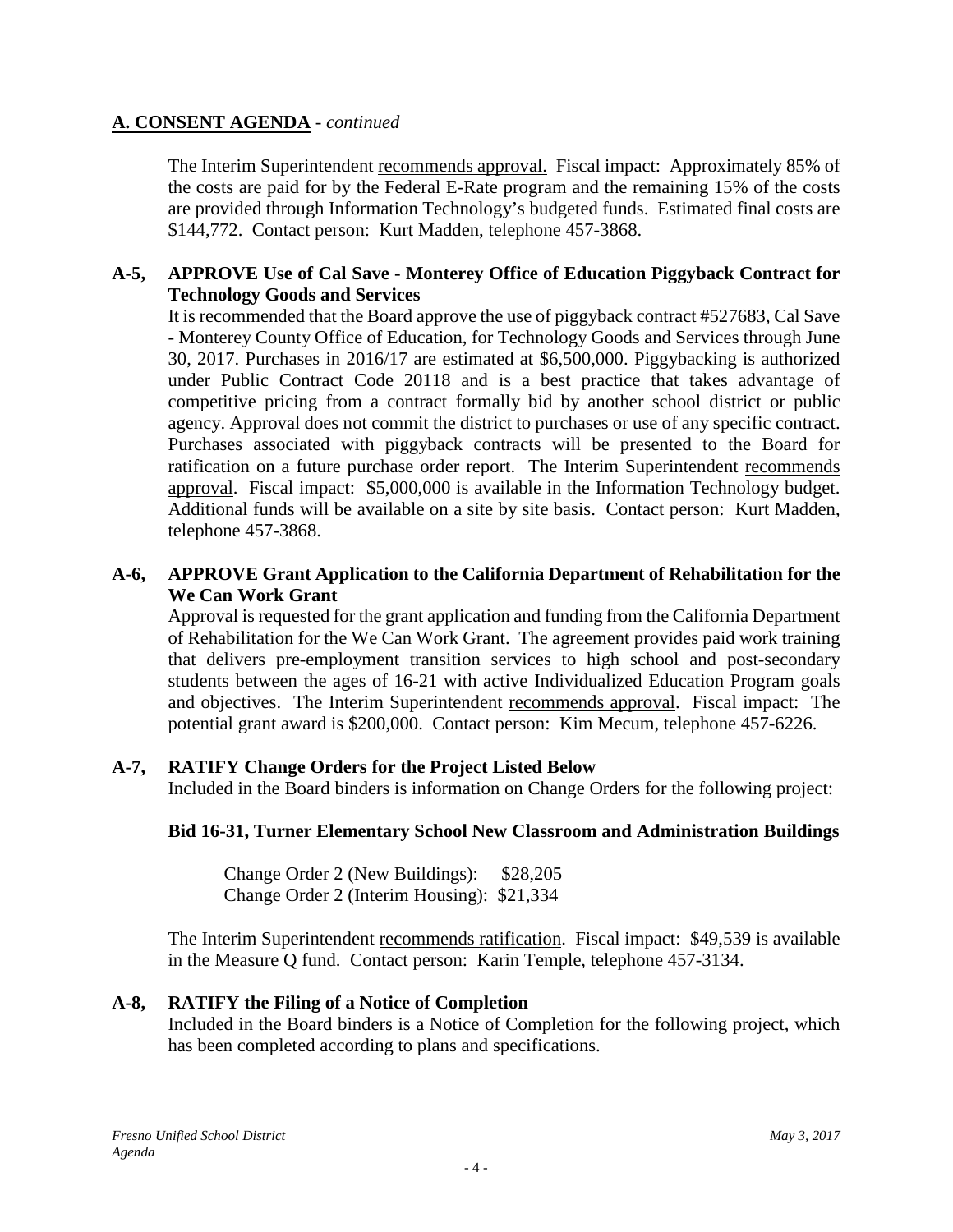### **A. CONSENT AGENDA** - *continued*

### **Bid 16-30A, Installation of Exterior Lighting at Various Sites**

(Computech, Scandinavian, Sequoia and Terronez Middle Schools)

| Presented for information only       |    |        |
|--------------------------------------|----|--------|
| Original contract amount:            | S. | 76,980 |
| Change order(s) previously ratified: | S  |        |
| Final contract amount:               | S. | 76.980 |

The Interim Superintendent recommends ratification. Fiscal impact: Retention funds are released in accordance with contract terms and California statutes. Contact person: Karin Temple, telephone 457-3134.

#### **A-9, RATIFY Purchase Orders from February 1, 2017 through February 28, 2017**

Included in the Board binders is information on purchase orders issued from February 1, 2017, through February 28, 2017. Purchase orders for \$10,000 or more are presented first, followed by purchase orders for less than \$10,000. A list of purchase orders issued for Associated Student Body (ASB) accounts is also provided. The Interim Superintendent recommends ratification. Fiscal impact: Funding is noted on the attached pages. Contact person: Karin Temple, telephone 457-3134.

#### **END OF CONSENT AGENDA (ROLL CALL VOTE)**

#### **UNSCHEDULED ORAL COMMUNICATIONS**

Individuals who wish to address the Board on topics within the Board's subject matter jurisdiction, but **not** listed on this agenda may do so at this time. While all time limitations are at the discretion of the Board President, generally members of the public will be limited to a maximum of three (3) minutes per speaker for a total of thirty (30) minutes of public comment as designated on this agenda. Any individual who has not had an opportunity to address the Board during this initial thirty (30) minute period may do so at the end of the meeting after the Board has addressed all remaining items on this agenda. Individuals with questions on school district issues may submit them in writing. The Board will automatically refer to the Interim Superintendent any formal requests that are brought before them at this time. The appropriate staff member will furnish answers to questions. Please note that if you wish to address the Board on an agenda item, you should do so when that specific item is called.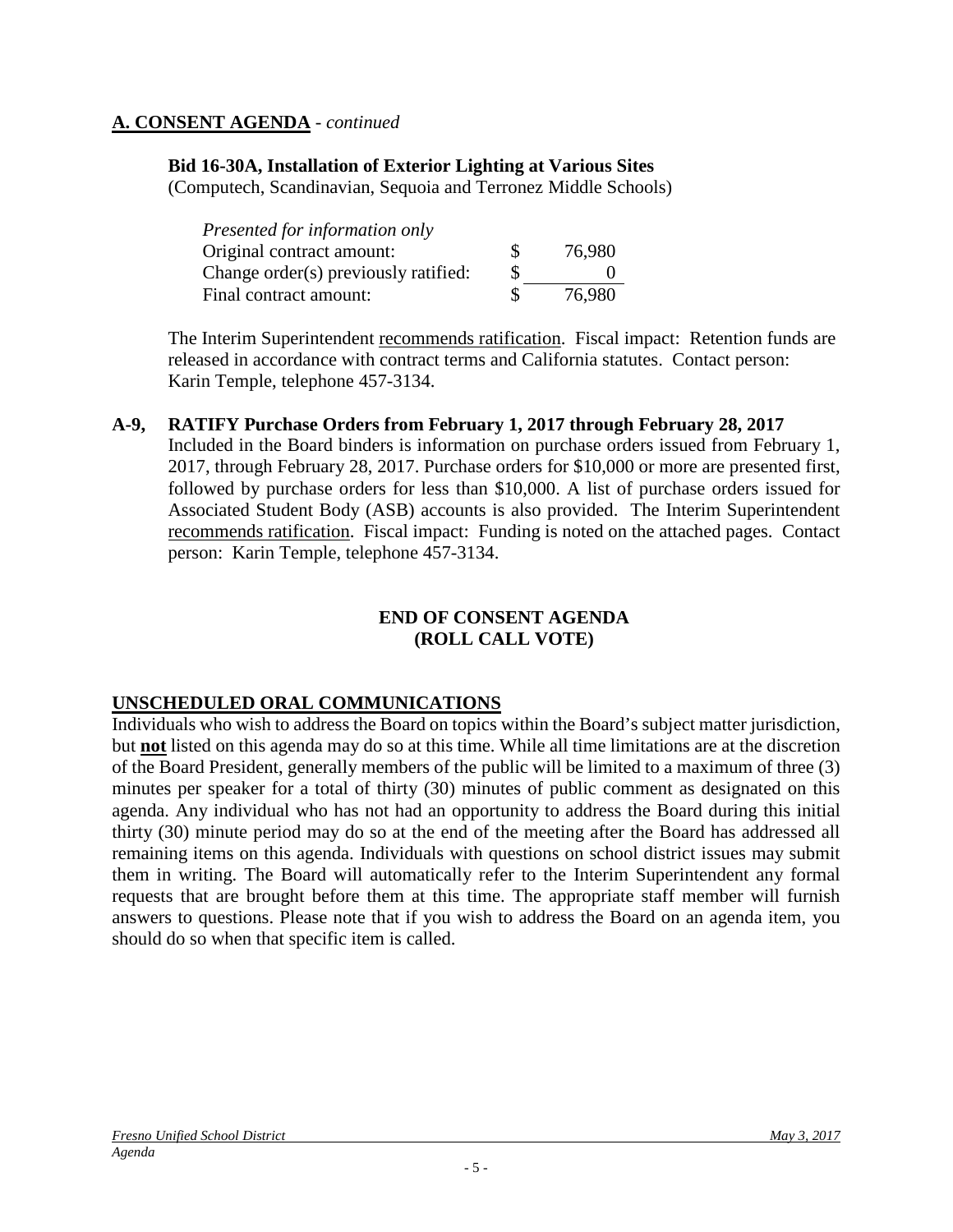### **B. CONFERENCE/DISCUSSION AGENDA**

### **6:00 P.M.**

## **B-10, PRESENT and APPROVE 2017/18 Single Plans for Student Achievement**

Approval is requested for the Single Plans for Student Achievement (SPSA). The development of the SPSA is a collaborative process involving staff, students, parents and community in the analysis of data to identify the needs of students, as well as an analysis of the effectiveness of practices and programs at the school. A copy of each SPSA is available in the Office of State and Federal Programs for review, as well as at each school site office. The Interim Superintendent recommends approval. Fiscal impact: Funds are available from Title I and the Local Control Funding Formula for planned site allocations. Contact person: Ruth F. Quinto, telephone 457-6226.

## **6:15 P.M.**

## **B-11, PRESENT and DISCUSS the 2017/18 Strategic Budget Development**

The Governor released the proposed State budget for 2017/18 on January 10, 2017. The Board of Education has discussed the Governor's proposal and the potential impacts on Fresno Unified, as well as the strategic budget development process, at the following Board of Education meetings:

- January 25, 2017 March 22, 2017
- February 8, 2017 April 5, 2017
- February 22, 2017 April 19, 2017
- March 8, 2017
- 
- 
- 

In addition to the strategic budget development discussions listed above, the 2016/17 Second Interim Financial Report was presented to the Board of Education on March 8, 2017. On May 3, 2017, staff and the Board will continue budget development discussions. Fiscal impact: Not available at this time. Contact person: Ruth F. Quinto, telephone 457- 6226.

## **6:30 P.M.**

#### **B-11a, OPPORTUNIYT for Public Disclosure and RATIFICATION of the 2016/17 Negotiated Collective Bargaining Agreement between Fresno Unified School District and California School Employees Association, Chapter 125, White Collar**

In accordance with Government Code 3547.5 all major provisions of collective bargaining agreements are to be presented at a public meeting of the public school employer before the employer enters into written agreement with an exclusive representative. Included in the Board binders is a copy of the tentative agreement between Fresno Unified School District and California School Employees Association, Chapter 125, White Collar. The Interim Superintendent recommends ratification. Fiscal impact: The estimated cost is included in the disclosure of the collective bargaining agreement. Contact person: Paul Idsvoog, telephone 457-3548.